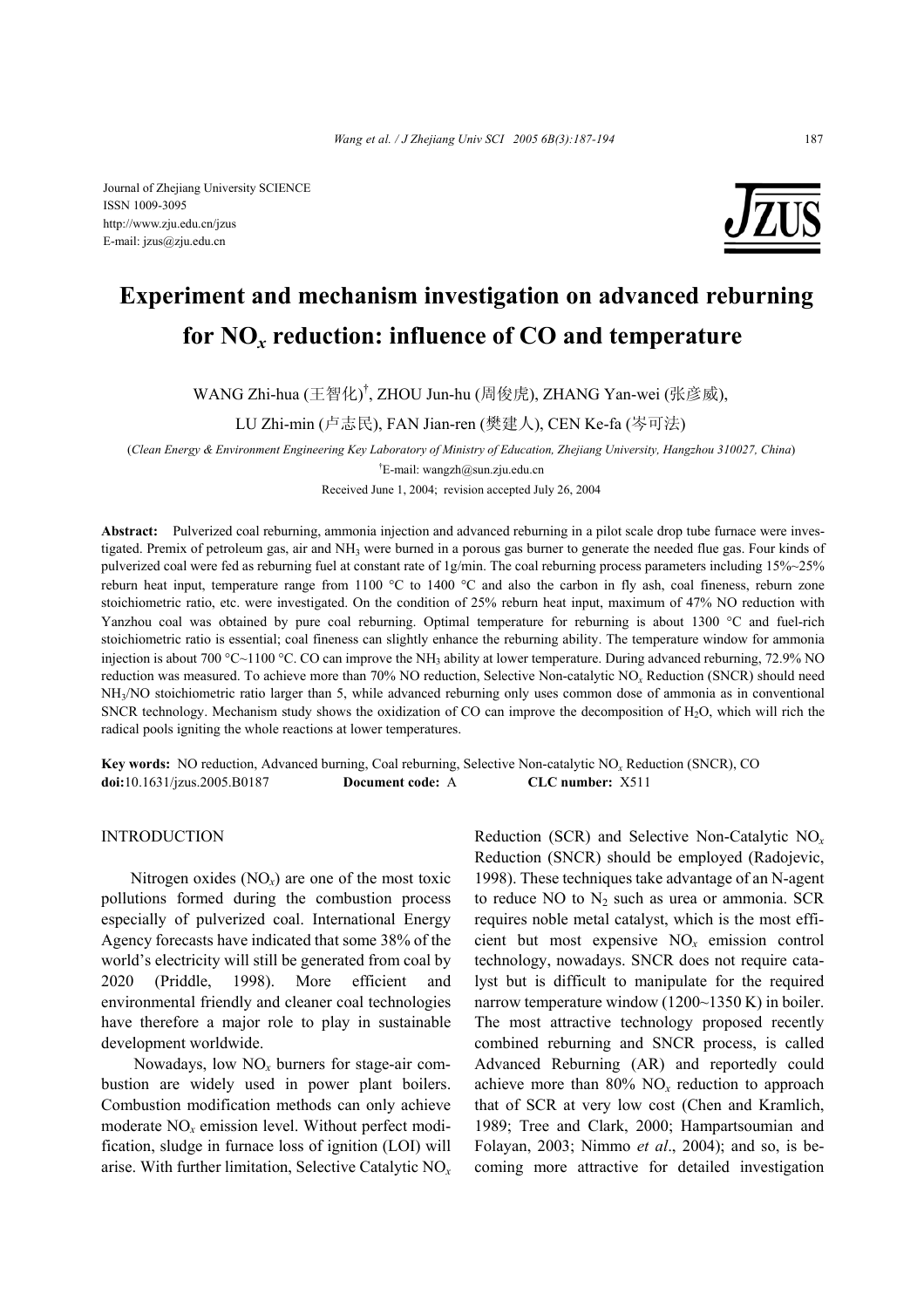recently.

Reburning is a promising combustion modification technology which had been demonstrated in laboratory reactors and in full scale boilers (Smoot, 1998). In reburning, NO reduction occurs within the furnace by injection of a second fuel in the downstream of the primary combustion zone. The reburning fuel creates a fuel-rich zone where NO can be reduced by hydrocarbon radicals. Air called OFA (over fire air) injected into the downstream of the primary combustion zone burns out the reburning fuel. Gaseous hydrocarbon fuels are more attractive than coal for reburning because NO*x* reduction is higher and easy to retrofit in the existing power plant. Additionally, there is no serious burnout problem. However, for most coal-fired utility boilers, pulverized coal is the preferred choice because of its being on-site and low cost.

SNCR process includes Thermal DeNO*<sup>x</sup>* process (ammonia as N-agent), NO*x*OUT process (urea as N-agent) and RAPRENO*x* process (cyanuric acid as N-agent) (Kasuya and Glarborg, 1995). Because of its simple composition, ammonia is usually used in bench scale test, while urea is mostly used in full scale boilers. Many researches have been done on PSR (perfectly stirred reactor) and plug flow rectors; more than  $90\%$  NO<sub>x</sub> reduction can be achieved (Kasuya and Glarborg, 1995; Rota and Zanoelo, 2000; Rota and Antos, 2002). Miller and Bowman (1989) and Glarborg and Miller (1994) developed detailed mechanisms for the process which agreed very well with the experimental result. However when applied in full scale boilers, due to the mixing and risk of ammonia slip, SNCR technology can only achieve moderate efficiency for NO*x* abatement. It is reported that 40%~50% overall NO reduction could be achieved on pulverized coal boiler (Stallings, 2000), 70% on incineration boiler (Furrer and Deuber, 1998; Zandaryaa and Gavasci, 2001) and 56% on CFB boilers (Ljungdahl and Larfeldt, 2001).

It becomes more complex when the reburning and SNCR process are combined together, especially as the influence of fuel-rich zone on the SNCR process must be investigated in detail. The aim of this work is to investigate the coal reburning process, Thermal DeNO*x* process, advanced reburning process and the impacts of CO and temperature on the ammonia-NO*x* reaction system.

#### EXPERIMENTAL SETUP

All measurements were tested in a bench scale drop tube furnace. The reactor shown schematically in Fig.1 is made up of two cylindrical sections 70 mm in diameter and 2.5 m high. Each section has individual electric heating system which can achieve different temperature profiles. A water-cooled probe was inserted into the top sections in order to prevent high temperature oxidization of aqueous ammonia. The aqueous ammonia was directly introduced into the lower section. The premix of petrol gas, air and NH<sub>3</sub> were burned together in a porous burner to simulate the needed primary-zone combustion products in boiler. The simulation flue gas was pumped into the upper furnace. The electricity-heated drop tube furnace simulates the reburning zone. The pulverized coal (considered as reburning fuel) was fed into the furnace about 1 g/min. Reburning heat input was changed with the variation of flue gas. With adjustment of the primary air, atmosphere in the furnace can be changed from fuel-rich to fuel-lean. Aqueous ammonia was injected with a mini pump into the water-cooled probe. As the aqueous ammonia was going down through the higher temperature zone, it was evaporated into gas and injected into the furnace. Gas species of  $O_2$ ,  $CO_2$ ,  $CO_2$ ,  $NO$ ,  $NO_2$ ,  $SO_2$  were monitored continually with online gas analyzer (Testo 350XL).



**Fig.1 Experimental apparatus schematic**

1: Gas analyzer; 2: Corundum tube; 3: Turbo heater; 4: Water-cooling probe; 5: Microfeeder; 6: Mini-pump; 7: Coal feeder; 8: Air; 9: Flue gas; 10: Gas meter; 11: Pump; 12: Suck probe; 13: Porous Burner; 14: Liquefacient ammonia; 15: liquefied petroleum gas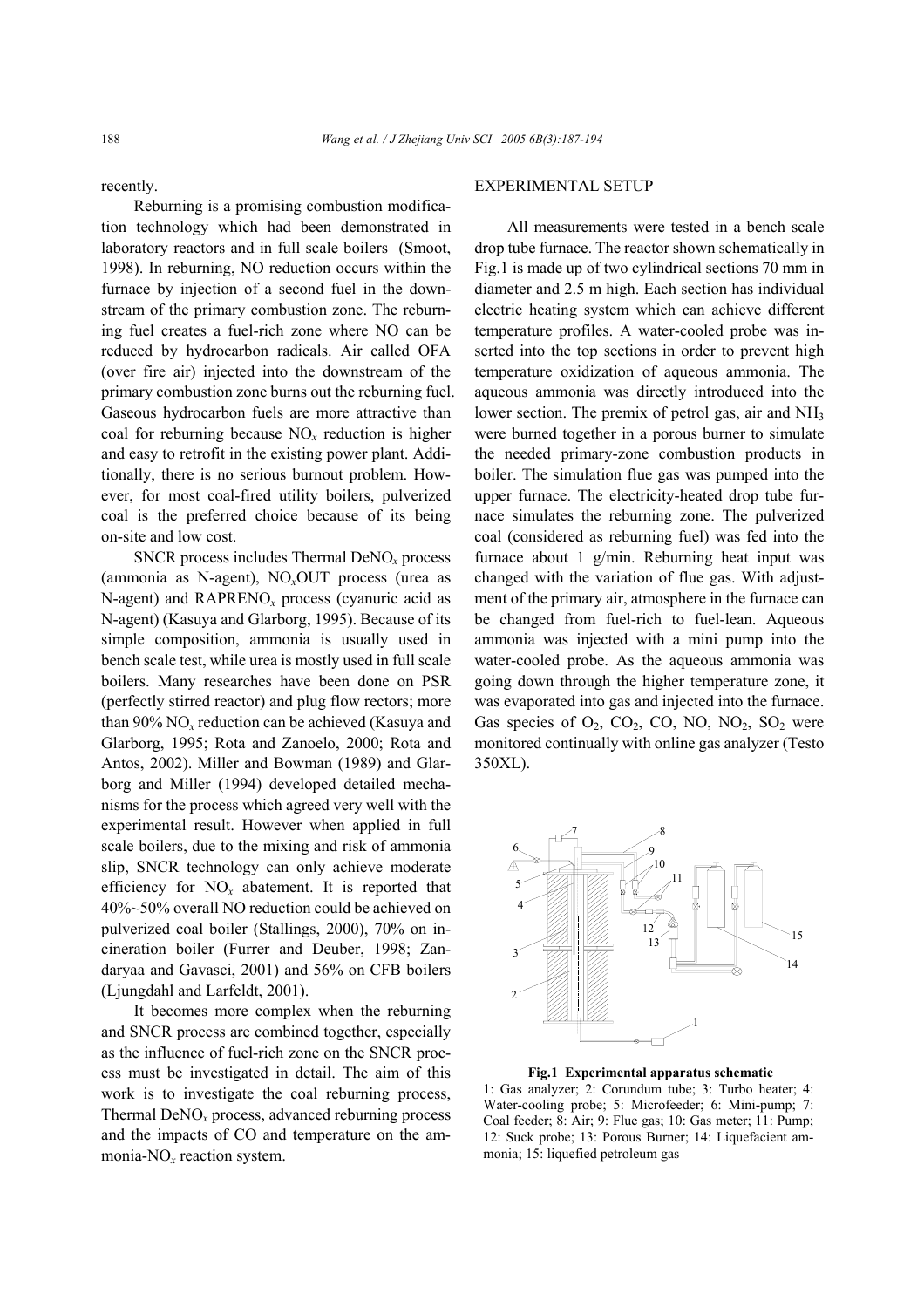#### RESULTS AND DISCUSSIONS

### **Coal reburning process**

Four typical coals with different rank around China were selected for reburning in this test. Proximate and elemental analyses of all the reburning coals are given in Table 1. The coal particles were prepared around 80 µm. The air, petrol gas and ammonia flow rates were set by flow-meters and the simulation flue gas NO concentration was kept around  $500 \times 10^{-6}$  at 6% O<sub>2</sub>. The total plug-flow gas residence time in the drop-tube was estimated as 1 s for all the experiments. The burn out zone was not incorporated into the system; in this respect it was similar to systems used by other researchers to investigate the fundamental aspects of reburning (Liu *et al*., 1997). Smoot (1998)'s mechanisms of NO reduction with natural gas are listed below:

$$
2NO+2CH4=2HCN+2H2O+H2
$$
 (1)

$$
6NO+2CH_4=2CO+4H_2O+3N_2\tag{2}
$$

The mechanism of coal reburning is more complex than that of reburning with natural gas, due to the heterogeneous property of coal, effect of coal rank, composition and fuel-N content. Coal with high volatile and low fuel-N content are usually considered as the favorite reburning fuel. The nitrogen content of the reburning coal partly emitted along with the de-volatilization process is called volatile-N. The volatile-N can also be considered as NO*<sup>x</sup>* precursors including HCN,  $NH_3$ , etc. The  $NO<sub>r</sub>$  precursors have different behavior at different temperature and atmosphere. Liu *et al.*(1997)'s study showed that these NO*x* precursors could improve NO*x* reduction efficiency in fuel-rich conditions while in the fuel-lean condition contribute to the NO*x* emission. When reburning coal particles are injected into high-temperature and high-heating-rate environment, they rapidly release volatile matter within a short time, so that localized fuel-rich pockets are formed around

the particles, probably due to the micro scale diffusion around the individual particles. NO can be efficiently reduced by reburning mechanisms in these fuel-rich pockets (Liu *et al*., 1997). The residual fuel-N called Char-N will be oxidized into NO in the following burn out zone. The heterogeneous reactions between NO and coal char are more comprehensive than homogeneous reactions. As the temperature and heating-rate in the combustion chamber is much higher than that in standard proximate test environments, the emission behavior of volatile matter and volatile-N in combustion is usually different for coals with different rank and similar proximate and fuel-N contents.

The selected four coals had similar fuel-N content of 1.09% to 1.30% and different coal rank from bituminous to anthracite. With increasing of reburning heat input, the NO reduction was improved by all the four coals (Fig.2). Yanzhou coal performed best in all tests, probably because it had higher volatile matter content (29.51%) than the others, and so, will emit more  $C_mH_n$  radicals during the volatile emission process resulting in efficient NO reduction. But the volatile fraction may not be the only key parameter affecting the reburning performance. Even the Jincheng coal which only has 7.32% volatile fraction achieved 26.3% NO reduction while Yanzhou coal achieved 47% at the 25% reburn heat input condition. That means apart from the contribution of  $C_mH_n$ 



**Fig.2 Coal reburning efficiency on NO reduction,**  *T***=1200** °**C**

**Table 1 Coal properties analysis** 

| Coal      |      | Proximate analysis $(wt\%)$ | Ultimate analysis (wt%, daf) |       |       |      |     |      |      |
|-----------|------|-----------------------------|------------------------------|-------|-------|------|-----|------|------|
|           | Mad  | Aad                         | Vad                          | FC    | Cad   | Had  | Nad | Sad  | Oad  |
| Jincheng  | 0.52 | 22.16                       | 7.32                         | 70.00 | 68.98 | 3.02 | .09 | 0.43 | 3.80 |
| Zhengzhou | 0.56 | 23.65                       | 14.11                        | 61.68 | 67.00 | 3.86 | .30 | 0.72 | 2.91 |
| Huainan   | 0.69 | 29.65                       | 25.45                        | 44.21 | 60.74 | 3.82 | .13 | 0.35 | 3.62 |
| Yanzhou   | l 45 | 22.94                       | 29.51                        | 46.10 | 63.86 | 4.36 | .13 | 0.58 | 5.68 |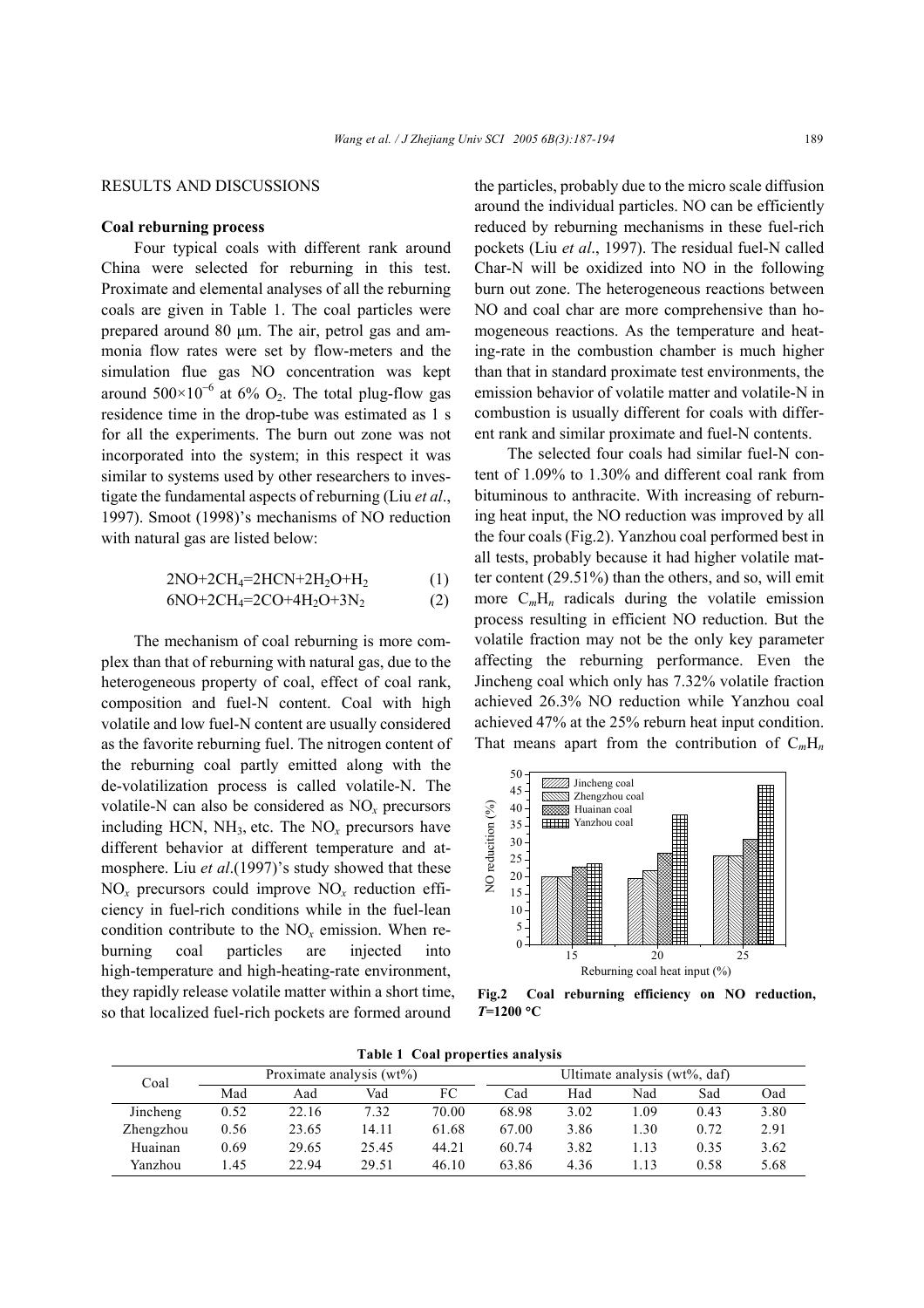radicals, the behavior of volatiles emission, coal rank, nitrogen content, char surface heterogeneous reactions, all contribute to the NO reduction process. Zhengzhou coal with two times the volatile fraction of Jincheng coal had performed similarly in the test; probable because large amount of fuel-N changes into char-N during reburning by anthracite. During the burnout process, char-N contributes to NO emission; Zhengzhou coal's high fuel-N content counteracts the volatile contribution. Huainan coal has the same volatiles like those of Yanzhou coal; but does not have good performance like Yanzhou coal, probable because Yanzhou coal has more moisture and less ash contents. During the first stage of combustion, moisture will consistently be emitted with the volatiles, which form many micro pores in the char, thus increasing the surface for heterogeneous reactions. Little ash could lessen resistance during the volatiles emission process. Therefore Yanzhou coal has the best performance. Fig.3 shows the change of carbon in fly ash when Huainan coal is used as reburning fuel. The reburn zone temperature is about 1200 °C, residence time is about 1 s. Results showed that with the increase of heat input NO reduction increased from 23% to 31%, while carbon in ash increased form 3.64% to 4.52% which are acceptable values.



**Fig.3 Carbon in ash during the reburning process**

Reburn zone temperature is an important parameter of the reburning process. Higher temperature increases the volatile emission in mass and in velocity, which is advantageous for the cracking of char and form more active char surface. The concentration of  $C<sub>m</sub>H<sub>n</sub>$  increases within a short time at higher temperature; which leads to better mixture between C*m*H*<sup>n</sup>* and flue gas, therefore leads to increased efficiency. When temperature is high enough, thermal  $NO<sub>x</sub>$  will

become dominant according to the Zeldovich mechanisms. Fig.4 shows that the optimal temperature for the reburn zone is about 1300 °C in this test.



**Fig.4 NO reduction with reburn zone temperature**

Oxygen in the reburn zone can increase the oxidizing opportunity of C*m*H*n* radicals and weaken the NO reduction capacity; so that fuel-rich atmosphere is essential as shown in Fig.5. Particle fineness of reburn coal is mostly considered for its burning out property. Fig.6 shows the impact of particle fineness on the NO reduction efficiency. Results showed that at 15% and 20% reburn heat input condition, the impacts of particle fineness on the NO reduction is not so evident. Reburn coal particle size of 40 μm has advantages only at 25% heat input condition. Small particle size of reburn coal is necessary not only for burn out but also for NO reduction. But reburn coal at micro fineness will increase PM10 (particle matter in  $10 \mu m$ ) and PM2.5 emission which are difficult to trap by traditional electrostatic precipitator (ESP). There must be a balanced consideration of the boiler efficiency, NO emission and PM10, PM2.5 emissions level.

## **Ammonia injection process**

Generally, SNCR technology is only capable of achieving a moderate efficiency of  $NO<sub>x</sub>$  reduction (Stallings, 2000). Although the technology is considered simple to install and operate, it has quite complex chemical reactions and requires strict operation conditions. As an undesirable consequence, SNCR has the problem of ammonia leakage. The ammonia and urea can reduce NO to  $N_2$  at appropriate conditions like with catalyst at 200−400 °C without catalyst at 900−1100 °C (Radojevic, 1998). The reactions are listed below: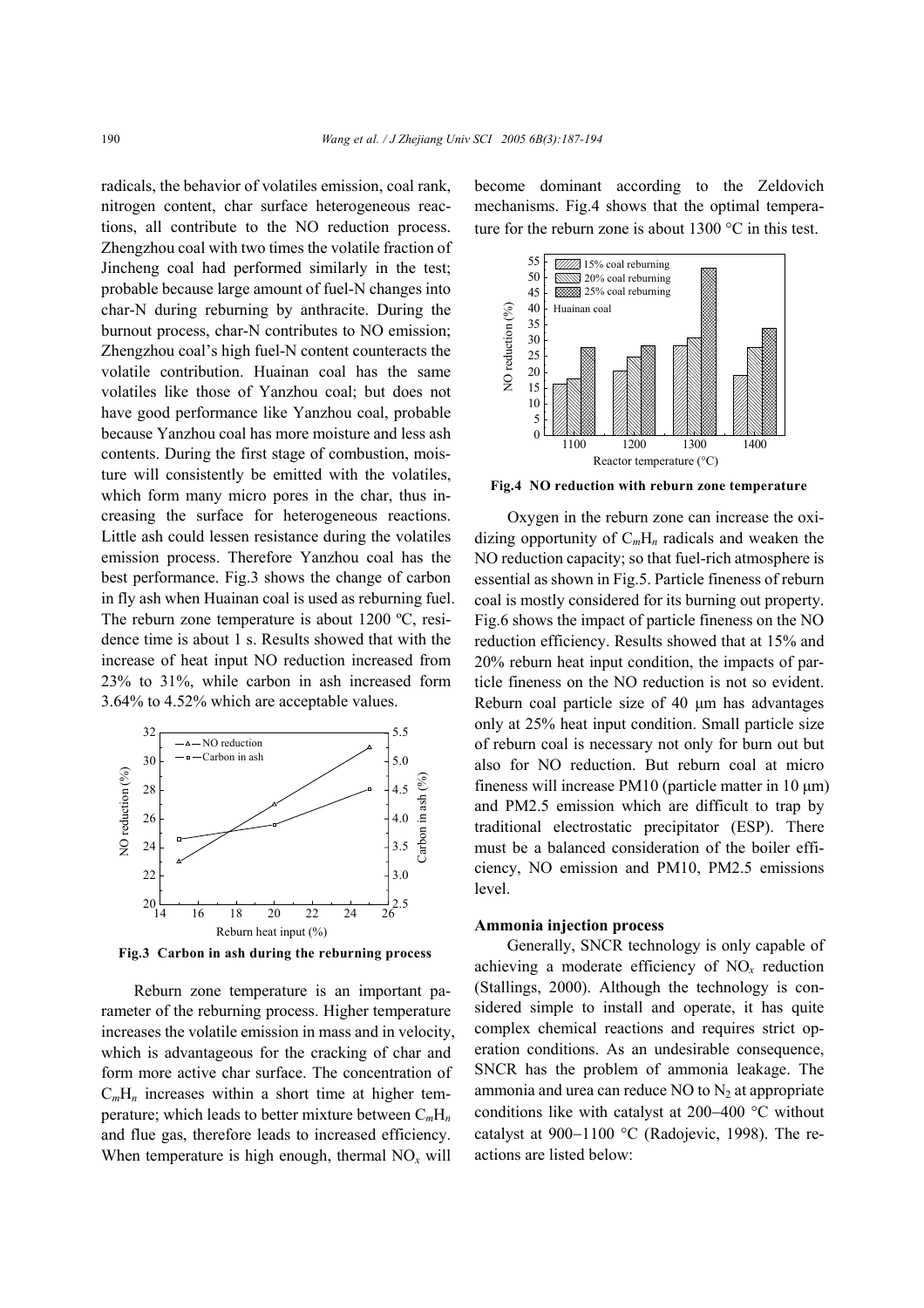$$
4NO+4NH3+O2=4N2+6H2O
$$
\n
$$
2NO+4NH3+2O2=3N2+6H2O
$$
\n(3)\n(4)

$$
6NO+4NH_3=5N_2+6H_2O
$$
 (5)

$$
4NH_3 + 5O = 4NO + 6H_2O
$$
 (6)



**Fig.5 NO reduction with different reburn zone stoichiometric ratio**



**Fig.6 Effect of reburn coal fineness on NO reduction**

NH3 can also be oxidized into NO during the deoxidizing process. The reaction is very sensitive to temperature and environmental condition. Together with the reactor's residence time, there is always a "temperature window" existing. In general, it was reported that 1200~1350 K various from different reactors (Kasuya and Glarborg, 1995; Rota and Zanoelo, 2000; Rota and Antos, 2002).

In this test, saturation ammonia of about 30% was injected from 600 °C to 1300 °C with different NSR (NH3/NO stoichiometric ratio). Initial gas composition are shown in Table 2. From Eq.(3) and Eq.(4), conclusion can be drawn that the stoichiometric ratio between  $NH<sub>3</sub>$  and NO reactions is a value varying from 1 to 2. With increasing of NSR, NO reduction was enhanced under all test conditions, as shown in Fig.7. However, exceeding dose of ammonia will result in risk of ammonia leakage and when using high-sulphur fuels, the formation of ammonium sulphate and bisulphate may foul, clog and corrode equipments. In the full scale boilers, the NSR is always set to no more than 2 (Stallings, 2000). With the influence of gas-ammonia mixing process and temperature fluctuation with boiler load, the NO reduction of only 30%~50% can be achieved. This may be the major obstacle for application of SNCR technologies. Table 2 and Fig.7 show that the temperature window falls into 700 °C to 1100 °C. If the temperature is higher than the temperature window,  $NH<sub>3</sub>$  will be oxidized into NO. Suhlmann and Rotzoll (1993) found that the CO can shift the temperature window toward lower temperatures of about 100 K, but that large amount of CO may diminish the NO reduction efficiency. Chen and Lyon (1991) suggested that the optimal CO concentration should be  $1500\times10^{-6}$  to  $2000\times10^{-6}$ . In this test, more than  $1000\times10^{-6}$  CO was added at 700 °C condition, which can be found in Table 2. The same conclusion was obtained but much lower temperature border was observed than others. This might be the major reason why researchers try to combine the reburning with SNCR process.



**Fig.7 NO reduction with ammonia injection process**

#### **Advanced reburning process**

In recent years, advanced reburning was introduced and investigated. Chen and Kramlich (1989), and Chen and Lyon (1991) injected N-agent into different zone and temperature. They found that the optimal N-agent injection point with stoichiometric ratio of 0.99 was needed. Zamansky (1997) and Zamansky and Rusli (1999) found that sodium salt promoters could greatly improve the AR performance. Tree and Clark (2000) studied the detailed species profile of the reaction zone. They always used natural gas or methane as the reburning fuel. But in utilizing N-containing pulverized coal, things may be different. According to the different zone of ammonia injection,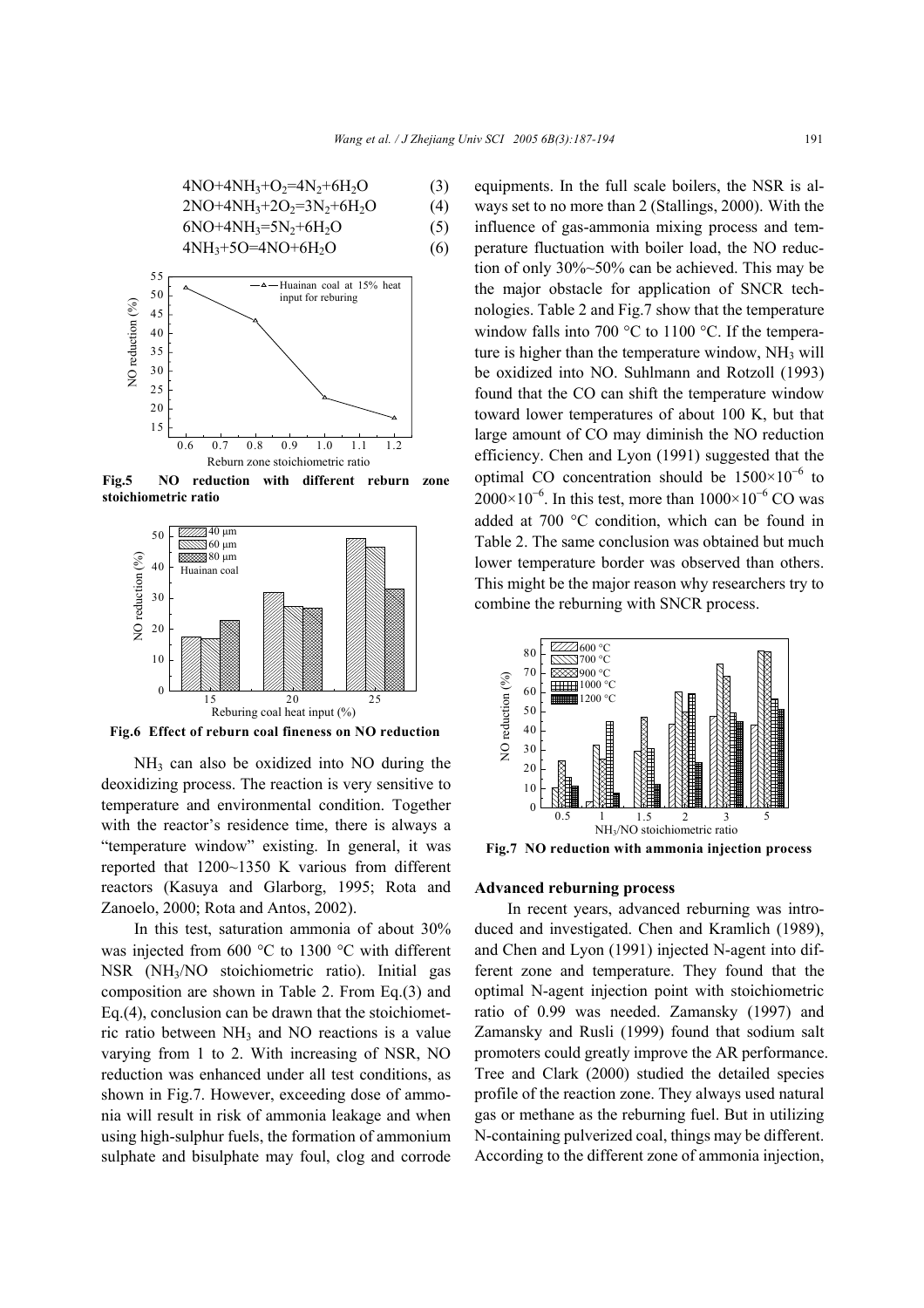| Temperature<br>$(^\circ C)$ | Before ammonia injection          |                   |                                    |                   |                                |                         | After ammonia injection | NO reduction                     |                   |                                |        |
|-----------------------------|-----------------------------------|-------------------|------------------------------------|-------------------|--------------------------------|-------------------------|-------------------------|----------------------------------|-------------------|--------------------------------|--------|
|                             | O <sub>2</sub><br>$\frac{(0)}{0}$ | CO<br>$(10^{-6})$ | CO <sub>2</sub><br>$\frac{(0)}{0}$ | NO.<br>$(10^{-6}$ | NO <sub>2</sub><br>$(10^{-6})$ | O <sub>2</sub><br>(0/0) | CO<br>$(10^{-6}$        | CO <sub>2</sub><br>$\frac{6}{2}$ | NΟ<br>$(10^{-6})$ | NO <sub>2</sub><br>$(10^{-6})$ | $(\%)$ |
| 700                         | 8.7                               | 1286              | 10.8                               | 485               | 13                             | 8.9                     | 2222                    | 10.6                             | 108               | 5.6                            | 77.3   |
| 850                         | 7.1                               | 210               | 12.1                               | 466               | 6.4                            | 8.2                     | 292                     | 11.2                             | 140               | 5.2                            | 67.3   |
| 950                         | 7.2                               | $\mathcal{D}$     | 12                                 | 549               | 3.3                            | 7.7                     | $\theta$                | 11.6                             | 250               |                                | 52.7   |
| 1100                        | 2.9                               | 12.               | 15.9                               | 794               | 4.3                            | 2.5                     | $\theta$                | 16.3                             | 478               | 2.1                            | 41.1   |
| 1300                        | 4.8                               | 15                | 14.2                               | 584               | 8                              | 5.6                     | $\theta$                | 13.5                             | 472               | 3.3                            | 22.6   |

**Table 2 Flue gas composition of the experiment at** *NSR***=3 and residence time** *t***=1 s** 

advanced reburning is implemented by two separate processes: AR-rich and AR-lean. In the AR-lean process, ammonia is injected into the burn-out zone with OFA (over fire air) or the downstream of the OFA. The overall efficiency of NO reduction can be better than both reburning and SNCR alone. In the AR-rich process, ammonia is injected into the fuel rich reburn zone with large amount of CO and lesser amount of oxygen. Both of these two characteristics can improve or expand the SNCR process temperature window. Overall NO reduction of 85% was obtained in a down-fired furnace by Hampartsoumian and Folayan (2003), 84% by AR-lean and 93% by AR-rich was achieved in a Boiler Simulator Facility (BSF) by Energy and Environmental Research Corporation (EER, USA) (Zamansky, 1997).

 Based on the individual study on coal reburning and SNCR process, coal reburning at 1200 °C and ammonia injection at 950 °C was employed in this test. About  $2000\times10^{-6}$  CO and  $500\times10^{-6}$  NO were obtained by means of air and petroleum gas premix-flame. Fig.8 shows that 35% NO reduction efficiency was reached with Huainan coal reburning alone. Ammonia injection process can achieve 71.6%



**Fig.8 Advanced reburning and SNCR process for NO reduction** 

NO reduction, while requiring NH<sub>3</sub>/NO stoichiometric ratio is larger than 5. Due to the potential risk of ammonia slip, this NSR (larger than 5) should not be used in full scale boilers. In advanced reburning, the NO reduction dramatically increased on the basis of coal reburning before *NSR*<3, 72.1% NO reduction was achieved at *NSR*=3; after that NO reduction stabilized. The results showed that the advanced reburning can feasibly achieve more than 70% NO reduction in utility boilers.

## **Mechanism studies**−**influence of CO concentration**

Mechanism studies showed that the initial  $NH<sub>3</sub>$  is converted to  $NH<sub>2</sub>$  by reactions with free radicals such as O, OH, H, etc. The following reactions are be the key steps in the process:

$$
NH2+NO=N2+H2O
$$
 (7)  
\n
$$
NH + OH-NH+H O
$$
 (8)

$$
11112^{\dagger}\text{O11}^{\dagger}\text{O11}^{\dagger}\text{111}^{\dagger}\text{12}^{\dagger}\text{O} \tag{8}
$$

 $NH<sub>2</sub>+NO=NNH+OH$  (9)

It is a chain-branching reaction; NNH can mostly react with NO, M (medium), OH to form  $N_2$ , while NH mainly forms HNO, which will be subsequently oxidized into NO. There are two main routes for NH3 reaction, one for NO formation and the other for NO reduction.  $H_2O$  decomposition and CO oxidization are as described below:

$$
CO+OH=CO_2+H
$$
 (10)

$$
H + O_2 = OH + O \tag{11}
$$

$$
O+H_2O=OH+OH
$$
 (12)

From which we can find that CO mainly consumes the OH radicals, which will speed up the  $H_2O$  decomposition. Large amount of free radicals (O, H) are formed to initiate the whole self-sustained reaction process. The radical pools are dense at higher temperatures, but less dense at lower temperatures. There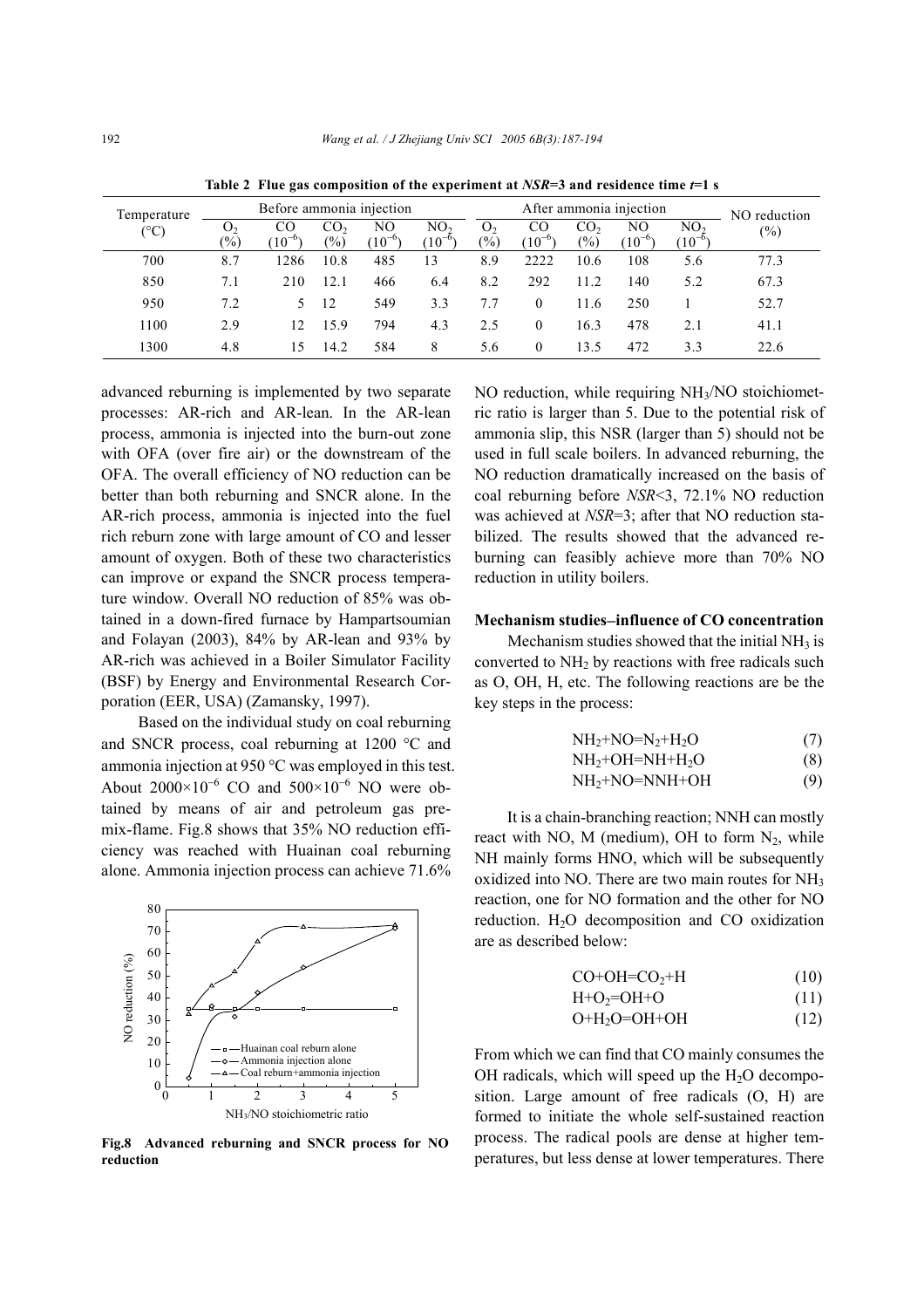is competition between  $CO$  oxidization and  $NH<sub>3</sub>$  decomposition. Table 2 shows that, after the ammonia injection process the CO increased at 700 °C and 850 °C, while at higher temperatures NH3 and NO all decreased due to the rich radicals. That is why the CO can boost the reactions just at the low temperatures.

CHEMKIN 3.6 was used to study the reaction mechanisms of the influence of CO over NH3-NO reactions. Twenty-three reactions and 15 species were chosen from Miller and Bowman (1989). They introduced the hypotheses of well stirred reactor and adiabatic closed system. The simulation result can be considered as the ideal status at the experiment conditions. Flue gas composition was chosen from Table 2. Fig.9 shows the free radicals concentration such as NH2, HNO, H, O, OH, etc. as function of time at 700 °C with or without CO. There are two different stages in Fig.9a, within the first 5 s, large amount of HNO formed, which caused smooth NO reduction. The second stage starts from 5 s, when increasing O, OH increases NH2 which rapidly reduced NO. Fig.9b with 1286**×**10<sup>−</sup><sup>6</sup> CO is different from Fig.9a. There is only one stage within 1 s, when large amount of O and OH radicals formed instantaneously, which contributed to the immediate elimination of NO.



**Fig.9 Effect of CO on the formation of radicals during NO-NH3 reaction process.** *T***=700** °**C,** *NSR***=1. (a) CO=0×10**<sup>−</sup>**<sup>6</sup> ; (b) CO=1286×10**<sup>−</sup>**<sup>6</sup>**

The amount of CO has remarkable effect on the reaction as shown in Fig.10. With the CO concentration increasing from  $0 \times 10^{-6}$  to  $1000 \times 10^{-6}$ ,  $[NO]/[NO]_0$  decreases from 0.66 to 0.003, corresponding to 34% and 99.7% NO reductions respectively. From Fig.11a, the CO= $1000 \times 10^{-6}$  line at lower temperature and  $CO=0\times10^{-6}$  line at higher temperature are the same as those in the experimental result. It proved that homogeneous modeling can give good information about the process. Besides CO, diffusion and mixing may be the important factors during experiments. Compare Fig.11a with Fig.11b which uses more ammonia to weaken the effect of the mixing and dissipation, and minimize the difference between experimental results and simulation.



**Fig.10 NH3-NO reaction at different CO concentration.** *NSR***=1,** *T***=700** °**C,** *t***=0.5 s**



**Fig.11 Comparison between experimental result and simulation. (a)** *NSR***=2.0; (b)** *NSR***=3.0**